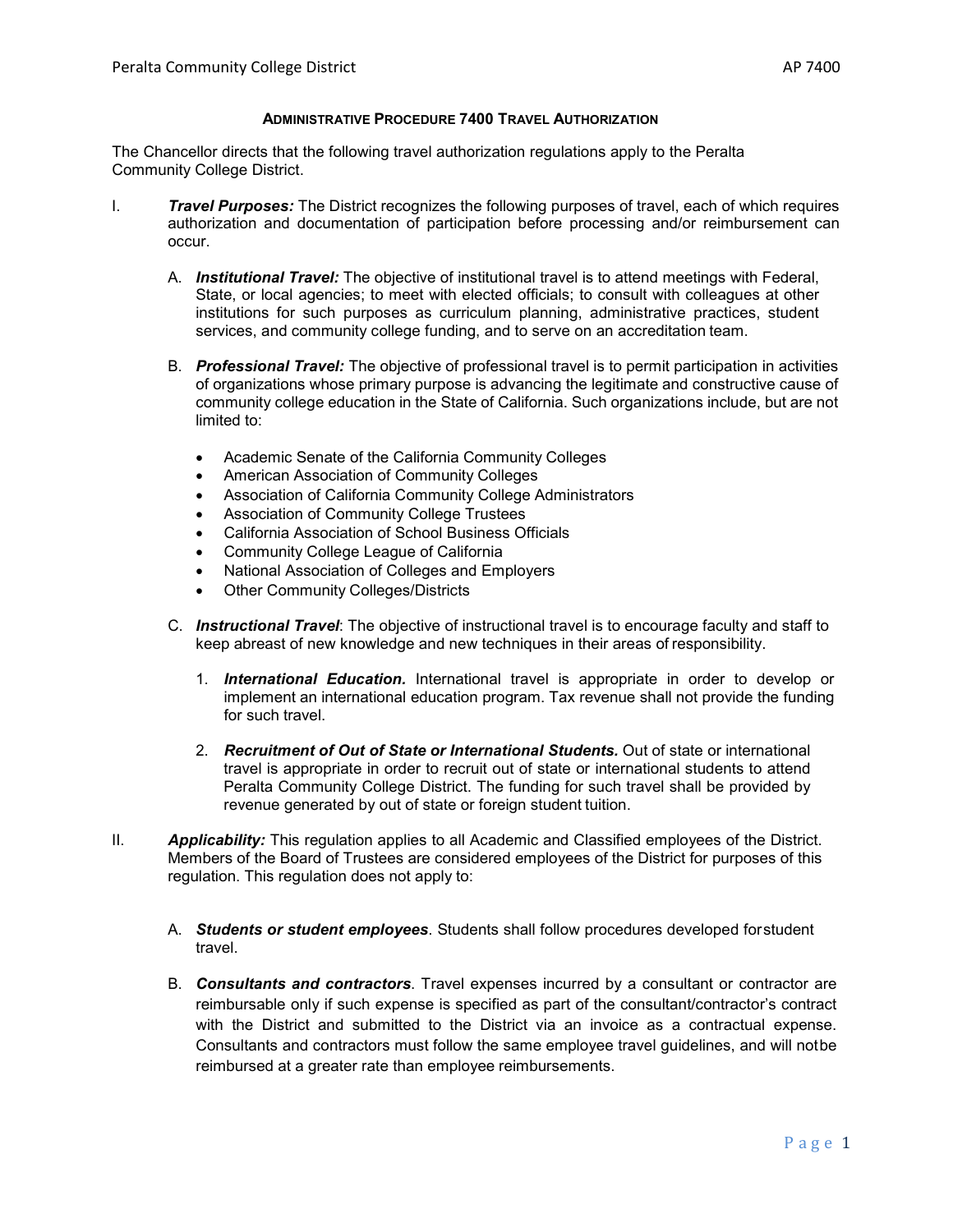- III. *Authorized Activities:* For purposes of this regulation, off-campus travel is defined as attendance and participation at meetings, conferences, conventions, commissions, in-service training, and other groups whose principal business includes community college instruction and/or support functions or the advancement of the discipline or professional area in which the employee normally teaches or works. Off-campus travel does not include:
	- A. Meetings that pay a salary, expenses, or honorarium to the employee as a participant.
	- B. Meetings which are lobbying or legislative in nature without the prior approvalof the Chancellor.
	- C. Meetings of professional or other organizations whose interests are outside the scope of the employee's normal work assignment.
	- D. Special interest group meetings outside the scope of the employee's normal work assignment.

### **IV. Conference Attendance**

Trips requiring overnight absences, payment of a participant fee, and/or reimbursement for employee incurred actual and necessary expenses shall be requested prior to the employee's attendance and participation. All conference attendance must be requested and approved prior to the employee's participation using the District's approved Form 7400A. All expense claims requested for reimbursement shall be on the District's approved Form 7400B.

- A. *Approval Processing Requirements:* When requesting off-campus travel, prior approval is required using the district's official "Travel Request Form". The travel request must ensure the activity is related to District business, adequate funding is budgeted and minimal disruption to District programs and operations occur. When appropriate, substitute employees may be arranged. Employees are expected to "shop" well in advance for reasonableprices.
	- 1. The employee's Supervisor, College or District Administration, must approve all travel requests as confirmation the trip and related expenditures are appropriate for District business prior to the trip.

The administrator overseeing the charge account must approve the expenditure of funds and the Business Officer must confirm that the funds are available.

Required approval signatures are as follows:

- **a. In-State Travel:** Requests under \$3000 require approval of the College President (for college members) or the appropriate Vice Chancellor (for district members). Request \$3000 and above require the Chancellor's approval. The Chancellor's Office must receive the request no later than 10 business days in advance of atrip.
- **b. Out-of-State and International Travel.** All out-of-state and international travel require approval by the Chancellor and the Board of Trustees. The Chancellor's Office must receive the request no later than 30 business days in advance ofthe trip.

Travel must be approved or ratified by the Board of Trustees before an advance payment or reimbursement of expenses can be made.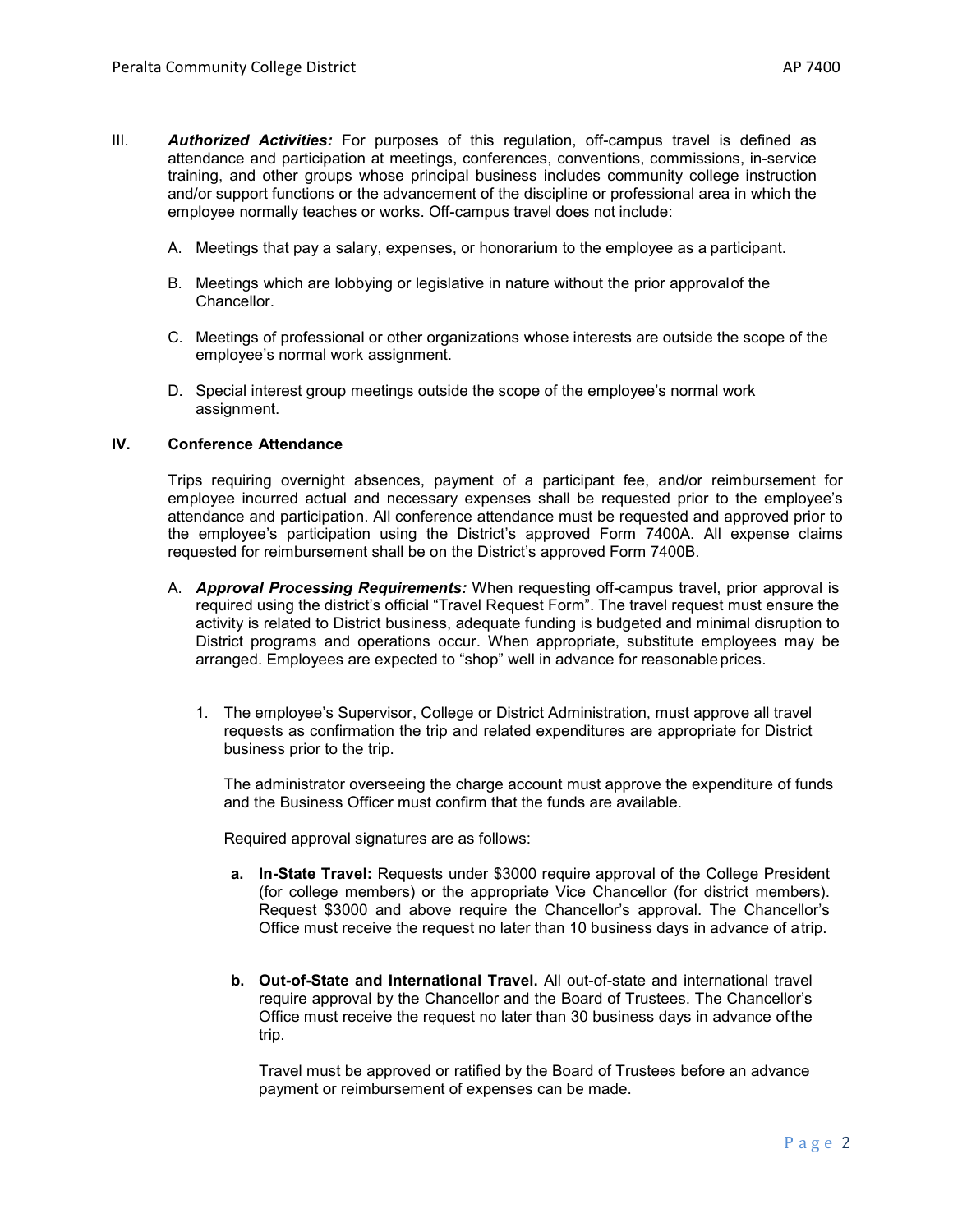- **c. Chancellor and Board of Trustees Travel:** The Board of Trustees approval is required for the Chancellor's or Board of Trustee's travel in advance, if possible. If the Board member or the Chancellor did not know about the trip in time for advance approval, then Board ratification is permitted.
- **d.** No travel advance funds or reimbursements can be processed without all the required approvals listed above.
- B. *Conference Location Reimbursement Limitation:* If a conference destination is within the boundaries of Peralta Community College District, the only conference expenses eligible for reimbursement are mileage and the payment of a registration/participant fee. Employees receiving a monthly travel stipend are not eligible for mileage or parking reimbursement of less than 30 miles one way or 60 miles round-trip.
- C. *Internal Revenue Services (IRS) Regulations:* Employers are required to track the amount of expense reimbursement allowances paid to employees. Amounts employers pay employees to reimburse for substantiated business expenses are not generally subject to income tax or employment tax. Reimbursements can be subject to such taxes if the employer pays an amount in excess of the federal per diem rate and the employee does not return unsubstantiated expenses covered by the per diem rate to the employer. (IRS Publication 1542).
- D. *Advance Payment.* An employee may request the Finance Office to pay 80% of approved estimated expenses (less the registration fee) in advance, if an approved Travel Request (Form 7400) and required documentation is submitted to the Finance Office within 14 days in advance of travel. For advanced payment for out-of-state and international travel, all required documentation must be submitted to the Finance Office in time for Board of Trustees authorization. If, upon submitting a final expenses claim, actual expenses are less than the 80% advanced, the employee must repay to the district the part of the advance in excess of expenses. No new travel requests will be approved if there is an outstanding balance. If an employee does not respond to a Finance Office request for repayment within 30 calendar days, no future advances to the employee will be made.
- E. *Conference Lodging.* Where a conference hotel is selected by the conference, the discounted conference hotel rate may be used as the lodging reimbursement rate. Travelers thus need to register early to receive the conference hotel guaranteed rate booked for the conference rooms. A copy of the conference hotel website page must be attached to the travel request and expense claim form for this rate to apply as the reimbursement rate. Lodging taxes are excluded from the conference hotel room rate cap. Where more than one hotel is offered for a conference, the lowest offered hotel rate shall be used as the base hotel reimbursement rate. Should the conference rooms be unavailable, employees are reminded to also ask the hotel for government employee, AAA, and senior rates, where applicable. Should no conference hotel be designated for a conference, then the GSA federal rates shall apply as the per diem hotel reimbursement rate. Receipts are required for all hotel reimbursement.
- F. *District Implementation:* When implementing Per Diem Allowances and Non Per Diem Reimbursement, the following shall apply:
	- *1.* **Registration Fees** *(Non Per Diem Pre-Paid Expense)*
	- a. Registration fees charged in connection with approved attendance at conferences, conventions, seminars, and training sessions maybe processed as a direct payment to the conference sponsor.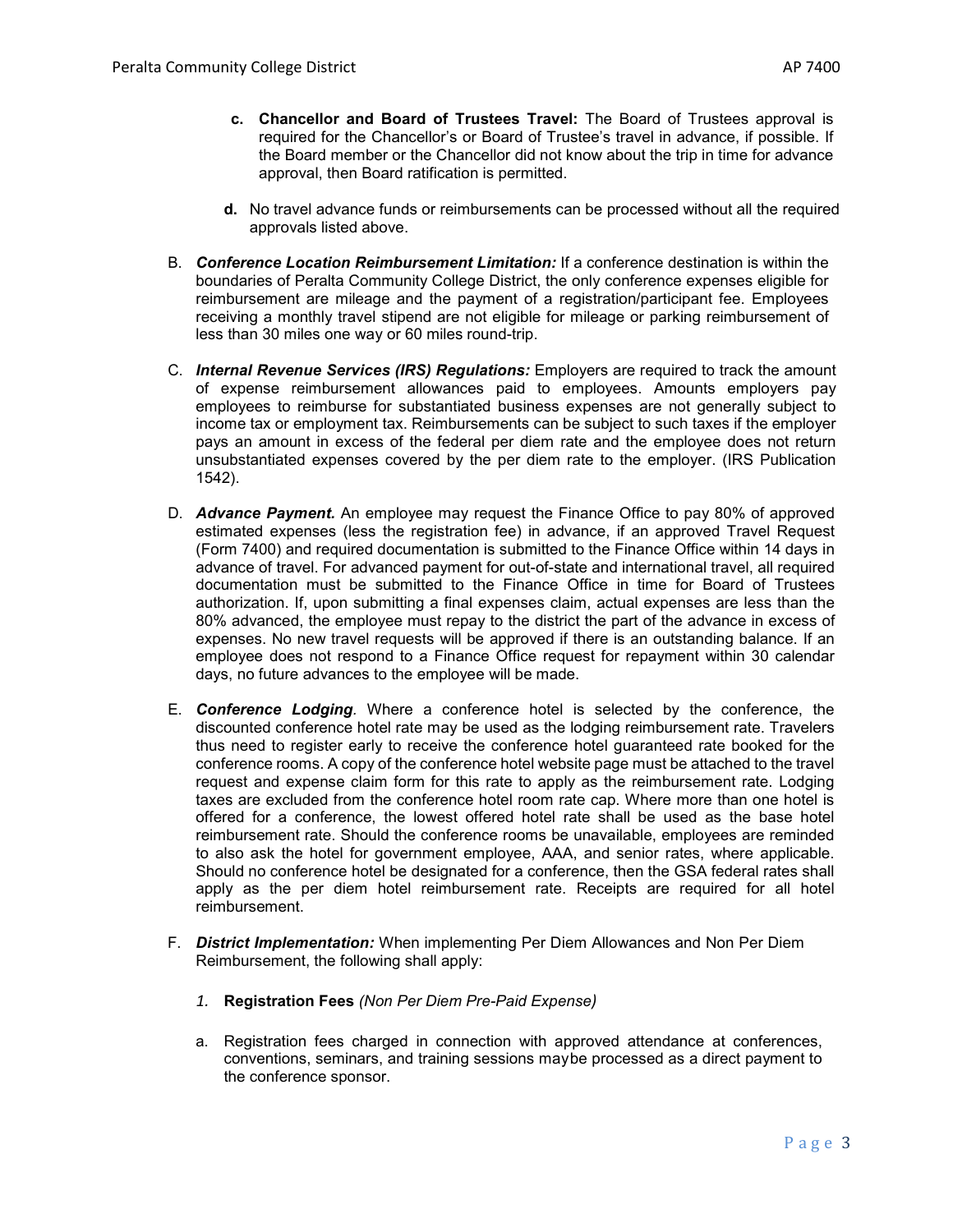- c. A copy of the event's brochure or announcement showing sponsor, event purpose,dates and times, event location, and applicable fees may be used to substantiate the event's purpose and employee's attendance.
- *2.* **Lodging (***Per Diem Allowance)*
- a. Allow lodging as an allowable per diem expense when the nature of the travelrequires the employee to be absent overnight from his/her established residence and the destination is outside the District boundaries
- b. Calculate lodging separately for each employee when employee's share lodging.
- c. Limit the Per Diem allowance to the single occupancy rate when the employeeshares lodging facilities with a non-District person.
- d. Reimburse for lodging taxes as a non-per diem expense whenever such taxes increase lodging costs to an amount greater than the per diem lodging rate. Employees are encouraged to complete a "Hotel/Motel Transient Occupancy Tax Waiver" Form 7400C in order to avoid payment of lodging taxes.
- e. Lodging expenses are substantiated via a copy of the "hotel" bill.
- f. Full per diem rates are allowed for up to one day before the conference and one day after the conference, if warranted by an early start or late finish schedule of the conference. This can also accommodate any lodging assessment, or early or late check-in or out fees.
- g. The conference dates should be requested to be consistent with the required traveldates to attend all conference activities.
- *2.* **Meals** *(Per Diem Allowance)*
	- a. Allow the Per Diem allowance only for employees when the meal is associated with an approved conference attendance. Social events unrelated to the functions of the District are not reimbursable. Alcohol is not reimbursable.
	- b. When applicable, use the meal amount stated in the registration fee of ameeting, conference, or other activity as part of the per diem allowance.
	- c. Include tips in the Per Diem allowance.

Meals substantiated by a receipt are subject to the daily maximum in accordance to the Federal Government GSA rate. The Peralta District will follow the guidelines updated each calendar year by the Federal Government beginning in January through December of the meals and incidentals per diem for that calendar year. The guidelines for the Federal Government GSA meals and incidentals per diem rates are available at the following link/website: Federal Government GSA Rates.

- d. Employees may not use room service or a room mini-bar or snack bar.
- *3.* **Incidentals** *(Per Diem Allowance)*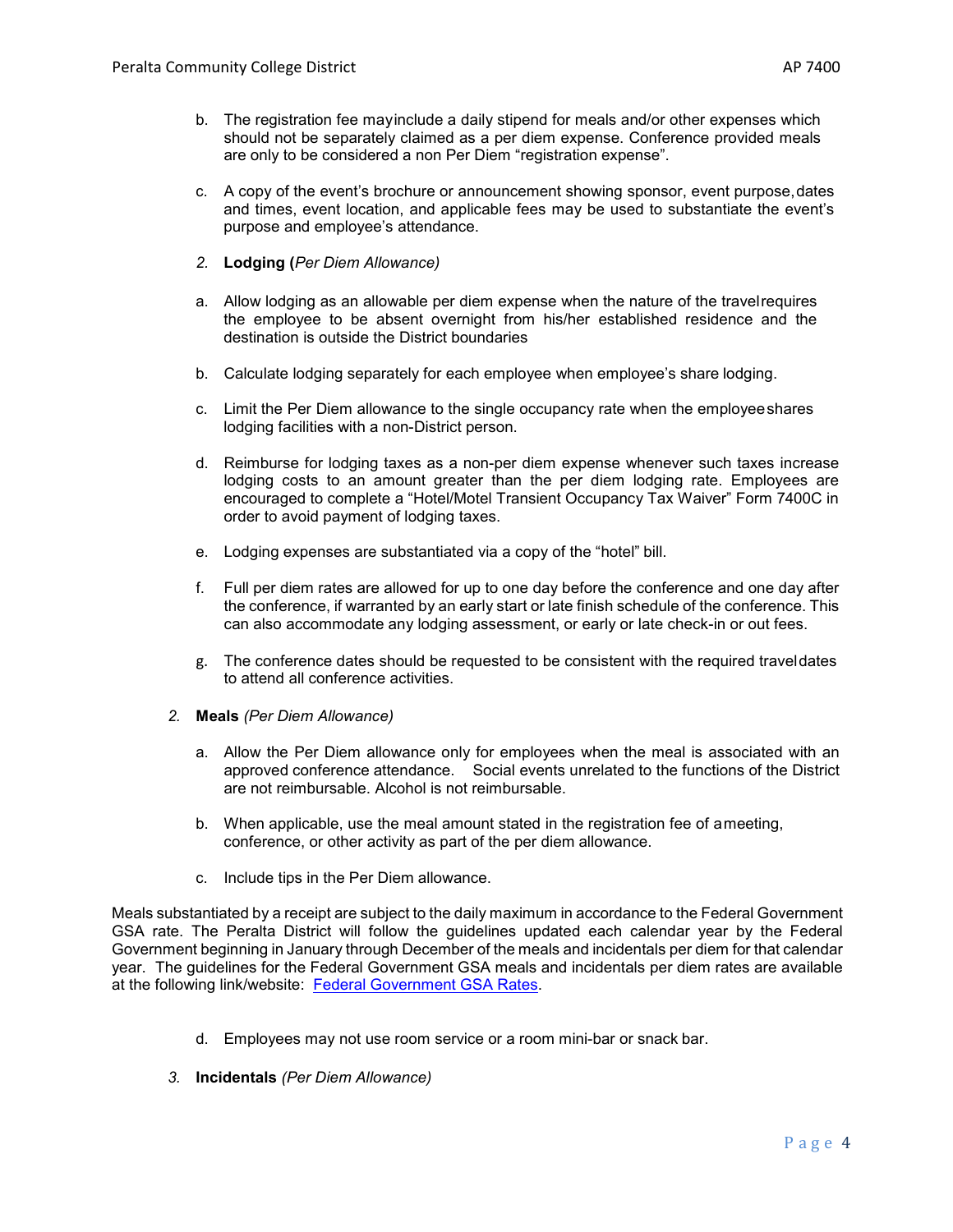Employees will not be reimbursed for reasonable expenses incidental to travel and/or miscellaneous expenses essential to District business.

- *4.* **Transportation** *(Non Per Diem Direct Pay Expense and/or Reimbursable Expense)*
	- a. *Air / Rail Travel:* The employee purchases their tickets directly and submits for reimbursement as an expense claim. Fares must be at the lowest possible rate, e.g., economy, coach, etc. Upgrades are not reimbursable. If an employee wishes to upgrade, it is done at the employee's expense. Baggage charges may be reimbursed subsequent to the trip with the submission of receipts. Employees are expected to "shop" well in advance and be sensitive to pricing. Travel agent fees are not reimbursable unless it can be demonstrated that the travel agent's total cost is less than available through normal internet booking capabilities. Management may withhold approval of full reimbursement if air travel prices are above the norm due to late booking.
	- b. *Personal Airplane Use:* In the event an employee desires to use his/her personal airplane, Chancellor approval is required. Reimbursement shall not exceed the economy/coach rate for public carriers.
	- c. *Personal Vehicle:* A personal vehicle is approved for travel. The lesser of mileage or air fare is reimbursed regardless of what mode of transportation is used. Mileage is calculated from the employee's worksite to the conference, and not from the employee's home.
	- d. *Taxi and Shuttle Services:* When an employee is on an approved conference, taxi, bus, rail, and shuttle services are the preferred transportation mode to and from the airport. A receipt is required for reimbursement unless claimed as an incidental expense. Employees should also explore the use of public transit, such as by bus, train, orBART.
	- e. *Rental Cars:* Employees on approved conferences outside of Alameda County may be authorized to rent a car when the cost of transportation is greater than the cost of other transportation modes, e.g., taxi, airport limousine, shuttle, multiple employees traveling together, etc.
		- 1) Employees are to rent the car in their name, not the District's name.
		- 2) Reimbursable rental charges are limited to a compact or standard size car. If the employee wishes an upgrade, he/she may do so at his/her own expense.
		- 3) Rental charges should be at the best promotional rate and/or net of any discounts.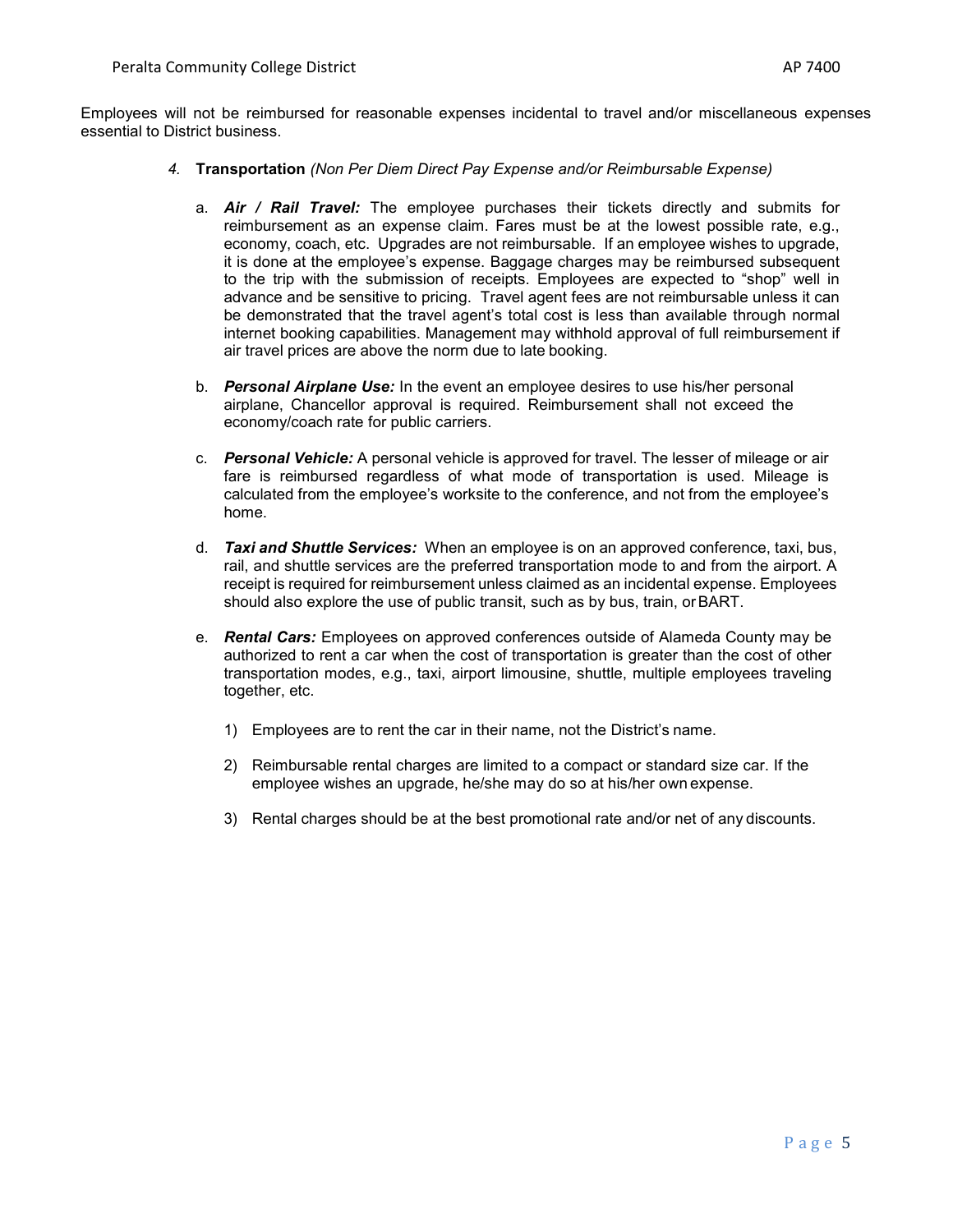- 4) Gasoline for rental car use is reimbursable with proper documentation, e.g.,rental agreement requirement and receipt(s).
- 5) Peralta Community College District has insurance for vehicles rented for district business. Therefore, there is no reimbursement for insurance purchases as part of a car rental contract.
- 6) Employees are encouraged to use the district van for group travel rather than usinga rented vehicle.

# **f. Parking and Related Fees**

- 1) Metered or any other parking fee, or a toll fee, is reimbursable when receipts are provided as a part of a conference claim. If receipts are not available, these fees could be considered covered as part of the incidentals allowance.
- 2) *Airport / Rail Station Parking:* Parking fees for leaving an employee's personal vehicle at the airport / train station is reimbursable at the shuttle/long term parking lot rate. If the travel is for an extended period of time, an airport shuttle to/from the employee's home is reimbursable if the shuttle cost is less than parking cost.
- 3) *Related Fees:* Toll, bridge, and other related fees are reimbursable if a receipt is provided. If a receipt is not provided, the expense would be considered part of undocumented incidental expenses.
- 5. Table AP 7400-2, Allowable Conference Expenses, below, identifies expenses allowableand not allowable.

# **V. Personnel Considerations**

- A. *Leave of Absence:* When a leave of absence of any kind is taken by an employee while on travel status, the exact date and hour of departure and return to duty shall be shown on the reimbursement claim. No expense of any kind will be allowed for time in a leave of absence status.
- B. *Salary-Status:* An employee authorized to attend a conference is considered to be in regular status for the duration of the conference.
- C. Disregard for District travel policy, regulations, and procedures and/or altering receipts can result in disciplinary action.
- D. **Overtime:** Overtime is not permitted unless expressly authorized in advance by the Chancellor.

#### **VI. Operating Procedures**

The Vice-Chancellor for Finance shall establish the Form 7400 and instructions to implement this administrative procedure. Approved travel requests in excess of \$1,000, as well as all out-of-state and international travel will be included in the "Background Materials" as part of the Board of Trustees Meeting agenda.

VII. *Travel Categories:* The District may authorize and reimburse travel for Peralta Community College District business-related expenses incurred as follows: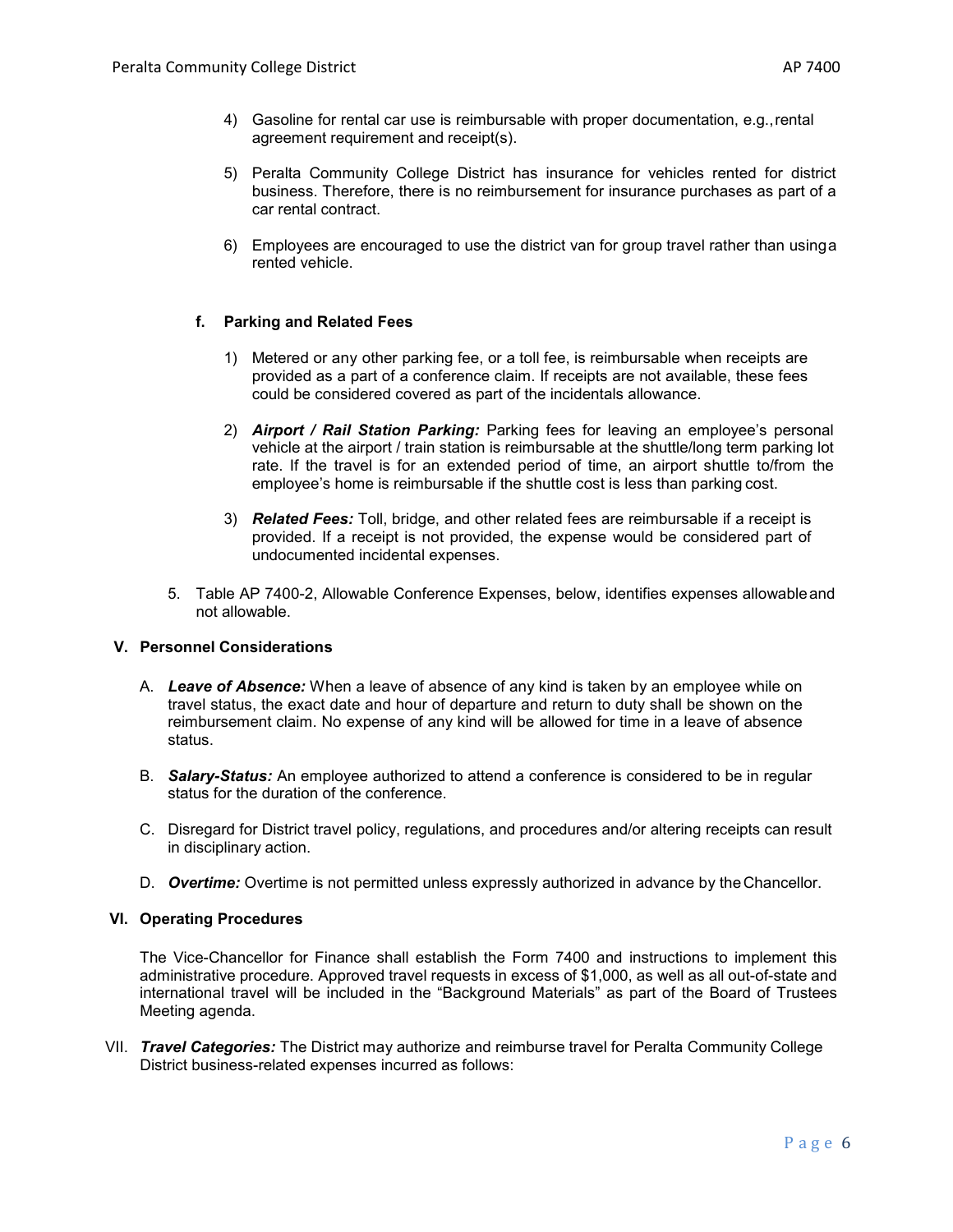- 1. *Mileage, Tolls and Parking Reimbursement:* Employees authorized to use a personal vehicle in the performance of their assigned workday duties are eligible for reimbursement for mileage and parking fees incurred while on District business. All expense claims requested for reimbursement shall be substantiated and submitted on the District's approved form. Employees receiving a monthly travel stipend shall not be eligible for mileage, tolls, and parking reimbursement of expenses for travel associated with their regular job functions.
	- 1. *Direct Surface Route:* Mileage is reimbursable on the basis of a commonly-useddirect surface route, e.g. "Google Maps". The district cannot reimburse for extra miles logged due to a "roundabout" or other preferred route.
	- 2. *Parking and Toll Fees:* Parking, Toll and other related fees are reimbursable when the expense is substantiated.
	- 3. *Call-Back Mileage:* In the event an employee is off-duty and called back to work bya supervisor, the employee may be paid for all mileage traveled in connection with that event or as specified in an applicable collective bargaining agreement.
	- 4. *Meals with Receipts:* Employees may claim reimbursement of meals with proof of receipts. The Peralta District will follow the information updated each calendar year beginning in January through December of the meals and incidentals per diem. The information to the Federal Government GSA per diem rates are available at the following link/website: Federal Government GSA Rates.
	- 5. *Incidentals: Employees will be reimbursed* for reasonable expenses incidental to travel and/or miscellaneous expenses essential to District Business. Receipts and/or other documentation are not required for incidental expenses. Employees may claim and be reimbursed for incidental expense up to the maximum in accordance with the Federal Government GSA Rates. Incidental expenses include telephone, fax, internet access, email, supplies, porter services, tips, valet and laundry expenses, or other miscellaneous items directly related to District Business travel.
	- 6. *Not Reimbursable:* Employees shall not be reimbursed for the following:
		- a. Miles to and from the work location to the employee's personal residence. If, at the start or end of the work day, the employee is required to travel on district business to a destination that is farther from the work location than the normal commute, only the excess miles are reimbursable.
		- b. Gas purchases are not reimbursable because the mileage reimbursementrate includes fuel expenses.

Damage or theft to an employee's vehicle or items kept within the vehicle is not the districts liability. A portion of the reimbursement rate is intended to defray the individual's insurance costs.

Approved by the Chancellor: April 12, 2012 Revised by the Chancellor: January 29, 2015 Revised and approved by the Chancellor: September 14, 2018 Revised and approved by the Chancellor: February 8, 2022